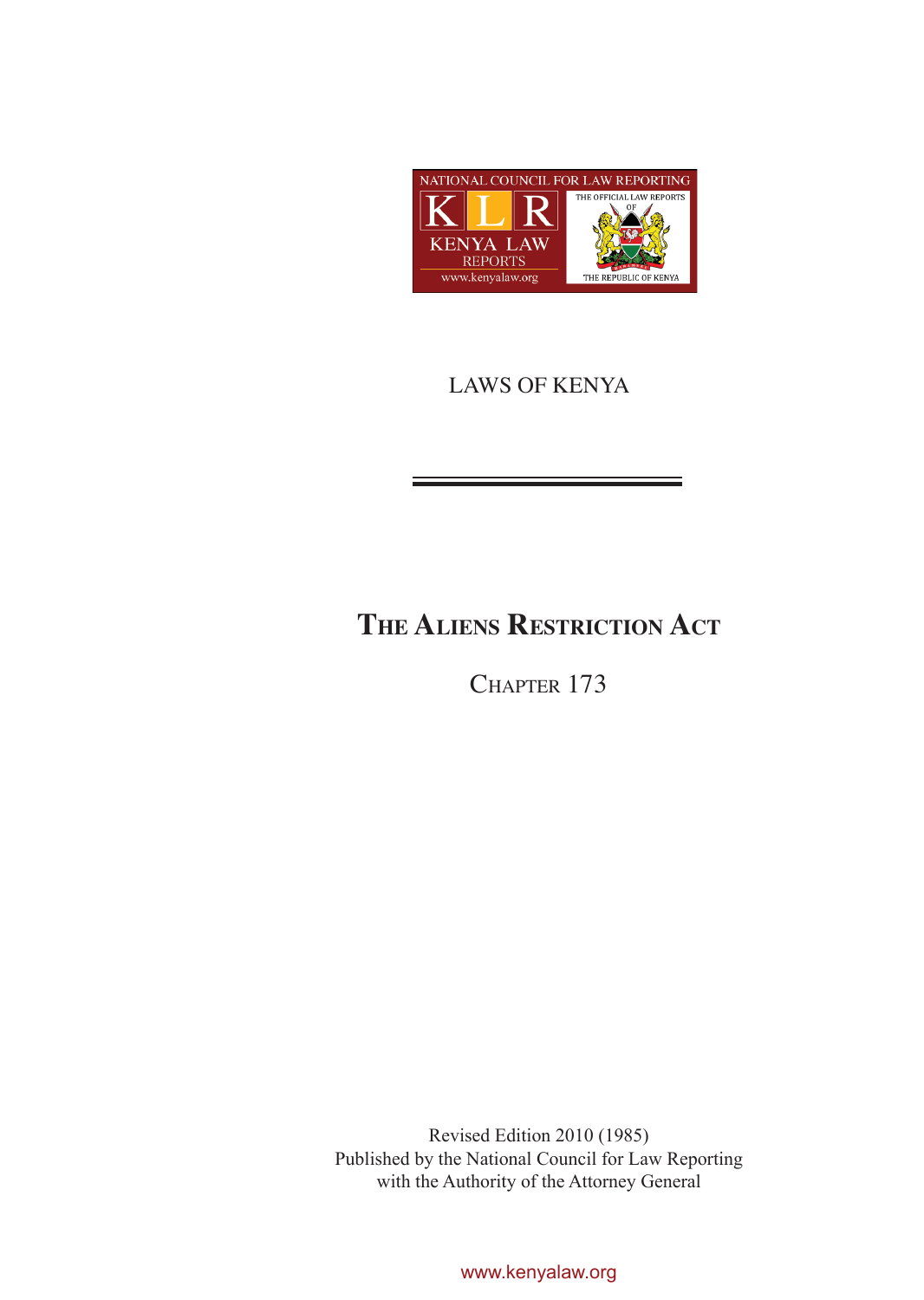### **CHAPTER 173**

## THE ALIENS RESTRICTION ACT

5 of 1973, L.N. 65/1974, 19 of 1982.

*Commencement: 18th May, 1973*

**An Act of Parliament to enable restrictions to be imposed on aliens, and to make such provisions as are necessary or expedient to carry such restrictions into effect**

| Short title.                                      | 1. This Act may be cited as the Aliens Restriction Act.                                                                                                                                                                                                                                                |
|---------------------------------------------------|--------------------------------------------------------------------------------------------------------------------------------------------------------------------------------------------------------------------------------------------------------------------------------------------------------|
| Interpretation.<br>19 of 1982, Sch.               | 2. In this Act, unless the context otherwise requires-                                                                                                                                                                                                                                                 |
|                                                   | "alien" means any person who is not a citizen of Kenya;                                                                                                                                                                                                                                                |
|                                                   | "aliens order" means an order made by the Minister under<br>subsection $(1)$ or $(2)$ of section $(3)$ ;                                                                                                                                                                                               |
| Power with respect to<br>aliens.<br>L.N. 65/1974. | 3. (1) The Minister may, at any time when a state of war exists<br>between Kenya and any foreign power or when it appears that an<br>occasion of imminent danger or great emergency has arisen, by order<br>impose from time to time restrictions on aliens and provision may be<br>made by the order- |
|                                                   | $(a)$ for prohibiting aliens from landing in or otherwise entering<br>Kenya either generally or at certain places and for imposing<br>restrictions or conditions on aliens landing or arriving at any<br>port in Kenya;                                                                                |
|                                                   | $(b)$ for prohibiting aliens from embarking in or otherwise<br>leaving Kenya either generally or at certain places, and for<br>imposing restrictions and conditions on aliens embarking or<br>about to embark in Kenya;                                                                                |
|                                                   | $(c)$ for requiring aliens to reside and remain within certain<br>places or districts;                                                                                                                                                                                                                 |
|                                                   | $(d)$ for prohibiting aliens from residing or remaining in any<br>areas specified in the order;                                                                                                                                                                                                        |
|                                                   | $(e)$ for the appointment of officers to carry the order into effect,<br>and for conferring on those officers such powers as may be<br>necessary or expedient for the purposes of the order;                                                                                                           |
|                                                   | (f) for imposing penalties on persons who aid or abet any<br>contravention of the order, and for imposing such obligations                                                                                                                                                                             |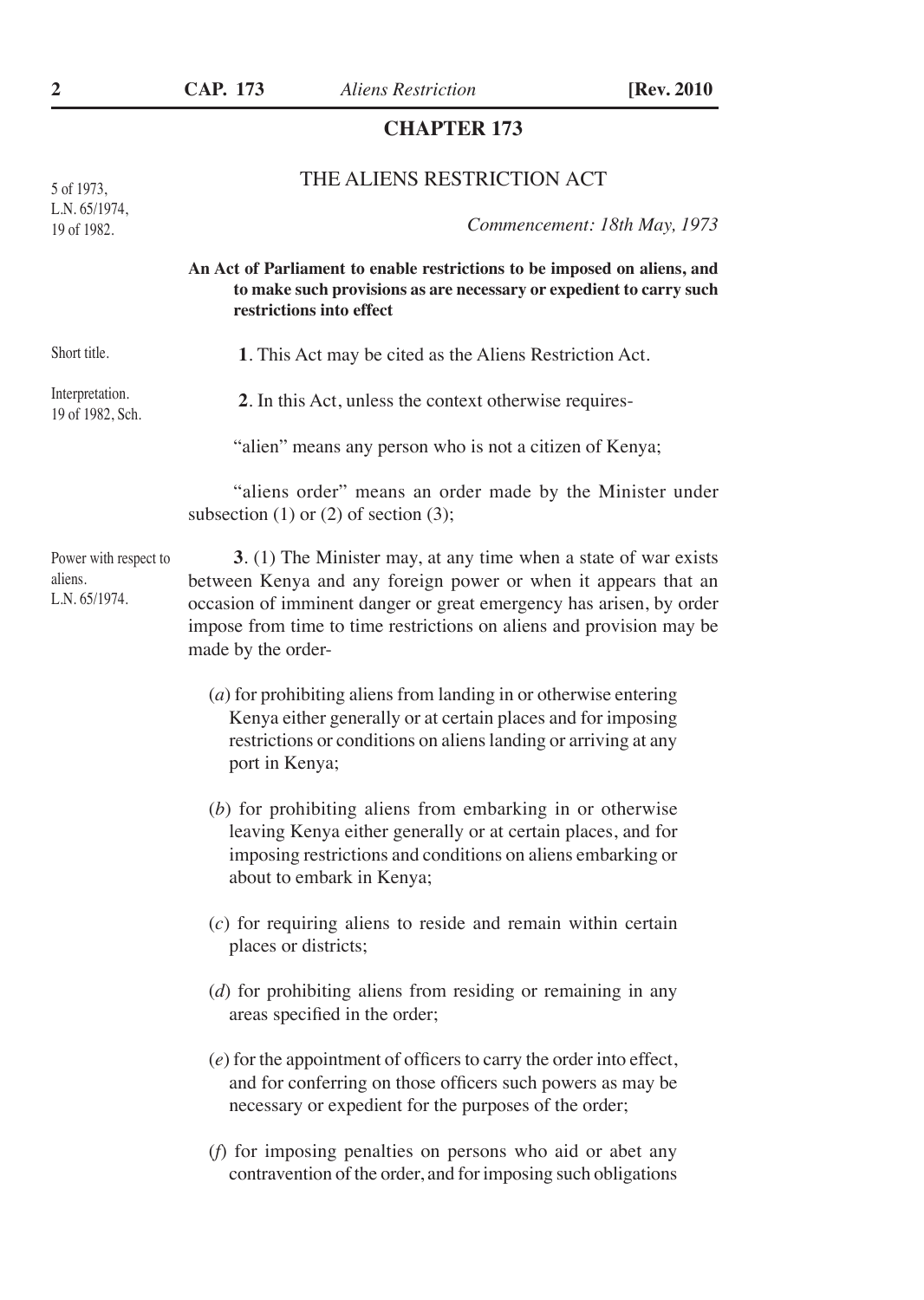and restrictions on masters of ships or any other persons specified in the order as appear necessary or expedient for giving full effect to the order;

- (*g*) for conferring upon such persons as may be specified in the order such powers with respect to arrest, detention, search of premises or persons, and otherwise, as may be specified in the order, and for any other ancillary matters for which it appears expedient to provide with a view to giving full effect to the order; and
- (*h*) for any other matters which appear necessary or expedient with a view to the safety of the country.

(2) Notwithstanding subsection (1), the Minister may at any time by order require aliens residing in Kenya to comply with such provisions as to registration, notification of change of abode, travelling or otherwise, and in such manner, as may be specified in the order.

(3) A person who contravenes any provision or requirement of an aliens order shall be guilty of an offence and liable to a fine not exceeding three thousand shillings, or to imprisonment for a term not exceeding six months, or to both and the court before which he is convicted may, either in addition to or in lieu of any such punishment, require that person to enter into recognizances with, or without sureties to comply with the provision of the order or such provision thereof as the court may direct, and if the person fails to comply with the order of the court requiring him to enter into recognizances he may be committed by the court to imprisonment for a term not exceeding six months.

(4) Any provision of an aliens order may relate either to aliens in general or to any class or description of aliens.

(5) If any question arises in any proceedings under an aliens order, or with reference to anything done or proposed to be done under any such order, as to whether any person is an alien or not, or is an alien of a particular class or not, the onus of proving that that person is not an alien, or, as the case may be, is not an alien of that class, shall lie upon that person.

(6) The Minister may at any time revoke, alter, or add to any aliens order.

(7) Any powers given under this section, or in any aliens order, shall be in addition to, and not in derogation of, any powers with respect to the expulsion of aliens or the prohibition of aliens from entering Kenya or any other powers conferred on the Minister or any other authority by any other written law.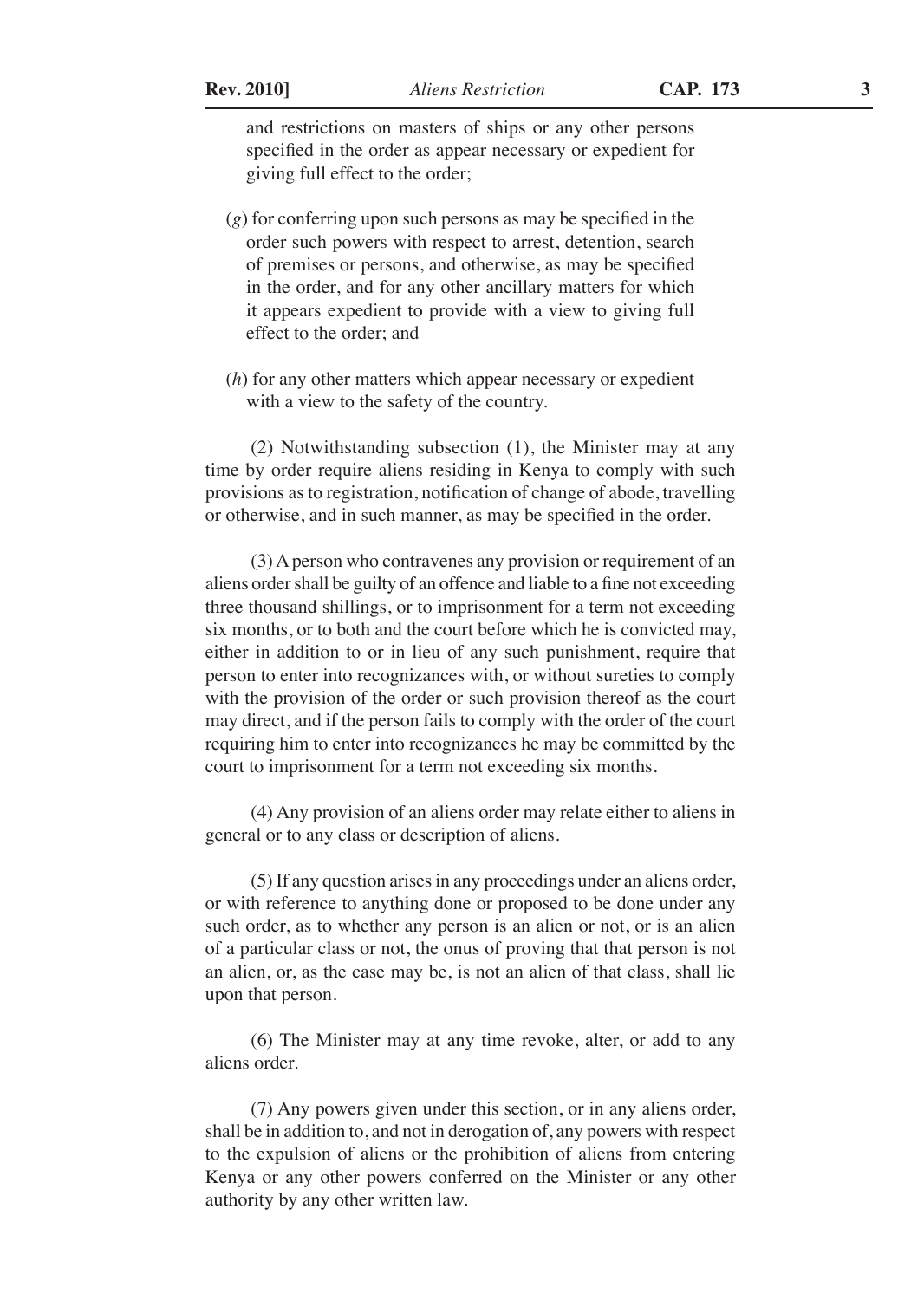| 4                                                                  | <b>CAP. 173</b>               | <b>Aliens Restriction</b>                                                                                                                                                                                                                                                                                                                                                                                           | [Rev. 2010] |
|--------------------------------------------------------------------|-------------------------------|---------------------------------------------------------------------------------------------------------------------------------------------------------------------------------------------------------------------------------------------------------------------------------------------------------------------------------------------------------------------------------------------------------------------|-------------|
| [Subsidiary]<br>L.N. 139/1981,<br>L.N. 299/1988,<br>L.N. 128/1996, | Orders under section 3 (2)    | <b>SUBSIDIARY LEGISLATION</b>                                                                                                                                                                                                                                                                                                                                                                                       |             |
| L.N. 72/1999,<br>L.N. 11/2000.                                     |                               | THE ALIENS RESTRICTION ORDER                                                                                                                                                                                                                                                                                                                                                                                        |             |
| Citation.                                                          |                               | 1. This Order may be cited as the Aliens Restriction Order.                                                                                                                                                                                                                                                                                                                                                         |             |
| Interpretation.                                                    |                               | 2. In this Order, unless the context otherwise requires-                                                                                                                                                                                                                                                                                                                                                            |             |
| Cap. 172.                                                          | Immigration Act;              | "entry permit or pass" means an entry permit or pass issued under the                                                                                                                                                                                                                                                                                                                                               |             |
|                                                                    |                               | "registration officer" means-                                                                                                                                                                                                                                                                                                                                                                                       |             |
|                                                                    | Immigration Act;              | $(a)$ in the Kisumu, Mombasa, Kilifi and Lamu districts and in<br>the Nairobi Area, an immigration officer appointed under the                                                                                                                                                                                                                                                                                      |             |
|                                                                    |                               | $(b)$ in any other district specified in the Second Schedule, a police<br>officer of or above the rank of inspector attached to the police<br>station specified for that district.                                                                                                                                                                                                                                  |             |
| Application.                                                       | residing in Kenya other than- | 3. This Order applies to every alien of or above the age of eighteen years                                                                                                                                                                                                                                                                                                                                          |             |
|                                                                    |                               | $(a)$ a serving member of the armed forces, or the armed forces of a<br>friendly power, and his wife and children;                                                                                                                                                                                                                                                                                                  |             |
|                                                                    |                               | $(b)$ a public officer and his wife and children;                                                                                                                                                                                                                                                                                                                                                                   |             |
| Cap. 172.                                                          |                               | $(c)$ a person who has been exempted from the provisions of the<br>Immigration Act under section 4 (3) of that Act;                                                                                                                                                                                                                                                                                                 |             |
|                                                                    |                               | $(d)$ a person who resides in Kenya for a continuous period not<br>exceeding three months and is in possession of a valid visitor's<br>pass or other authority under the Immigration Act.                                                                                                                                                                                                                           |             |
| Requirement to<br>register.<br>L.N. 11/2000.                       | the First Schedule.           | 4. (1) An alien to whom this Order applies shall, within ninety days of the<br>date when it first applies to him, report to a registration officer to be registered<br>at the place specified in the Second Schedule which relates to the area in which<br>the alien resides, and give to the registration officer the particulars set out in                                                                       |             |
|                                                                    | may require.                  | (2) A reporting alien shall produce a valid passport or some other official<br>document to establish his identity and nationality and permit the registration<br>officer to take his finger and thumb impressions in the Form prescribed in<br>the First Schedule and shall give to the registration officer four copies of a<br>photograph of himself and any additional particulars that the registration officer |             |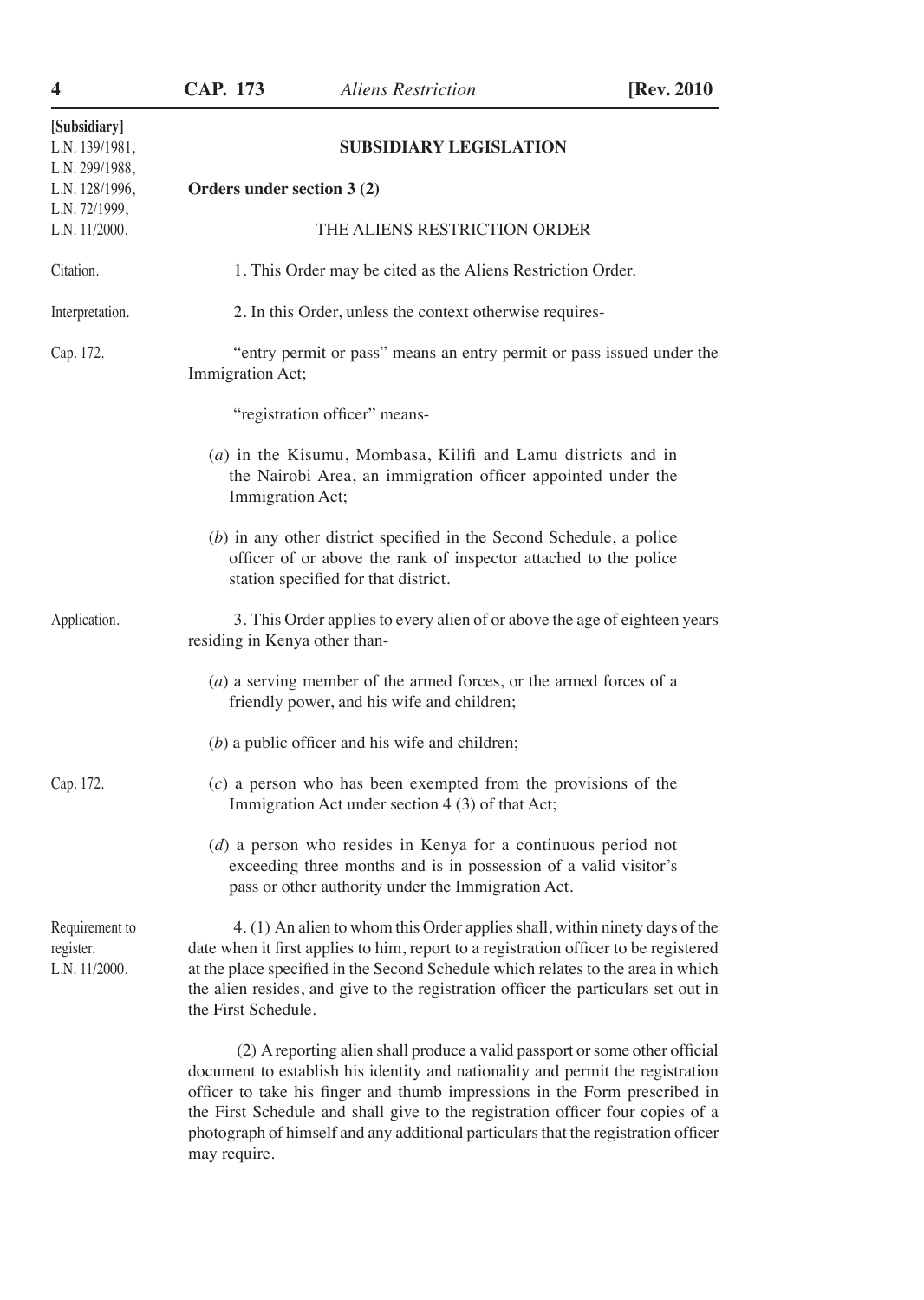**[Subsidiary]** (3) The photograph referred to in subparagraph (2) may be black and white or coloured and shall- (*a*) measure not less than 3 centimetres by 3 centimetres and not more than 3.5 centimetres by 3.5 centimetres; (*b*) show the head and shoulders only of the alien to be registered; (*c*) have been taken not more than twelve months before the date of attendance; and (*d*) be a true likeness of the alien to be registered. 5. (1) Subject to subparagraph (2), where a registered alien changes his residence, he shall report the fact of his arrival at, and the address of, his new residence to the registration officer of the area in which it is situated within seven days of the date of his arrival. (2) Where a registered alien is absent from his residence for a continuous period exceeding twenty-one days without affecting a change of residence- (*a*) if he is in Kenya at the expiry of the period of twenty-one days he shall within seventy-two hours given his temporary address to the registration officer for the area in which his residence is situated; and (*b*) within seven days of his return to his residence notify the registration officer of that area of his return. (3) A registered alien who has not established residence in Kenya and who moves from one registration area to another shall, after he has remained in a registration area for twenty-one days, report his arrival there to the registration officer for that area. 6. (1) A registered alien shall upon payment of a fee of two thousand shillings, be issued with a certificate of registration, but a certificate of registration shall be issued to a recognized refugee to Kenya free of charge. (2) Subject to subparagraph (3), a certificate of registration issued under subparagraph (1) shall be valid for a period not exceeding two years in the first instance and may be renewed for a further period of two years. (3) Where a certificate of registration is issued or renewed and the holder thereof is the subject of an entry permit or pass which will expire within two years of that issue or renewal, the certificate shall expire on the same date as Notification of change of residence and address. Certificate of registration. L.N. 299/1988, L.N. 128/1996, L.N. 72/1999.

(4) A certificate of registration shall remain the property of the Government and the holder shall surrender it at a place specified in the Second Schedule when he ceases to reside in Kenya or to an immigration officer or police officer at the port of departure from Kenya.

the entry permit or pass expires.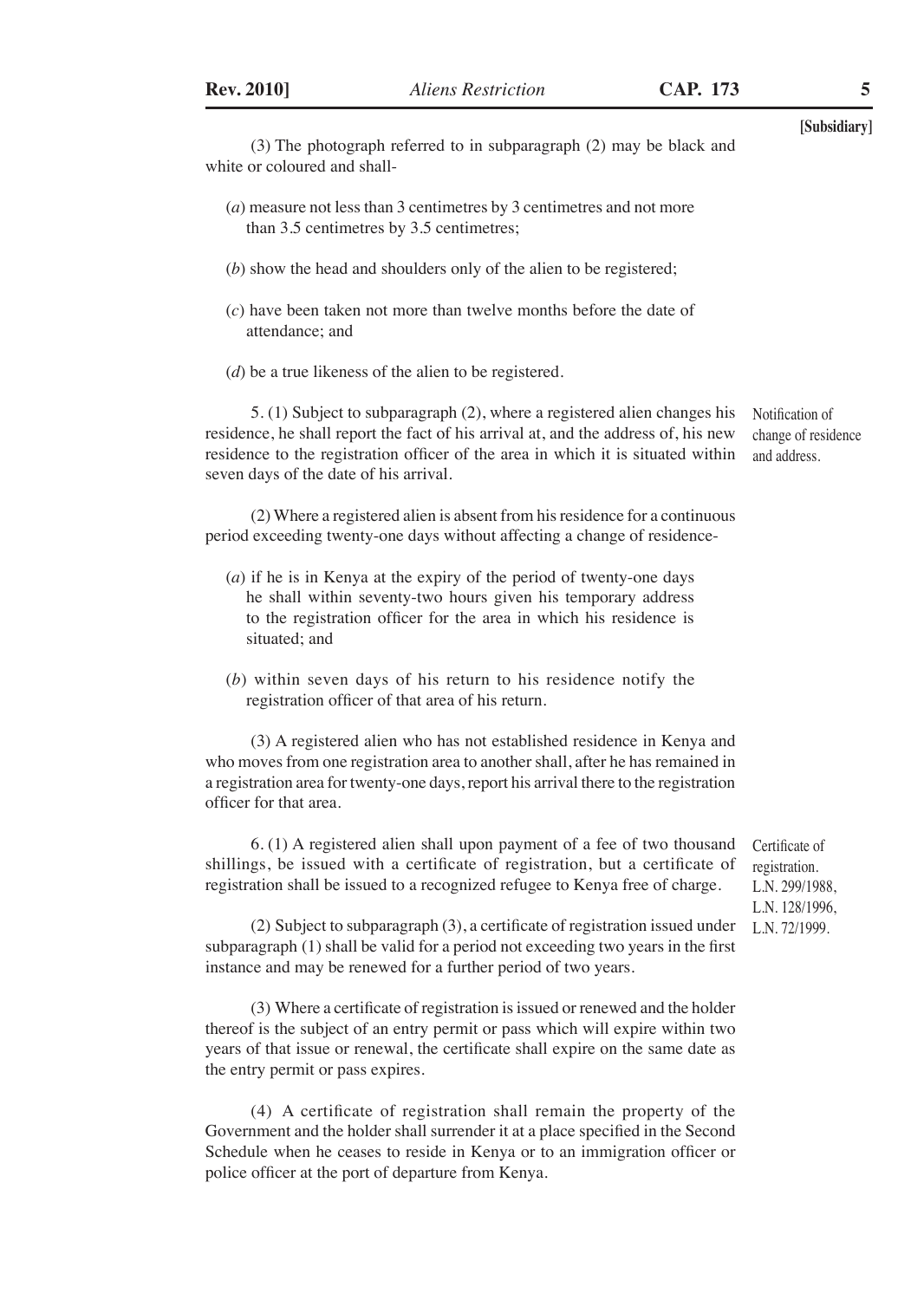officer within 48 hours.

| [Subsidiary]                                                 |                                                                                                                                                                                      |
|--------------------------------------------------------------|--------------------------------------------------------------------------------------------------------------------------------------------------------------------------------------|
| Renewal of certificate<br>of registration.<br>L.N. 299/1988, | 7. (1) A registration officer may, upon receipt of an application in the<br>form prescribed in the Fourth Schedule, renew a certificate of registration.                             |
| L.N. 128/1996,<br>L.N. 72/1999.                              | (2) The fee for renewal shall be one thousand shillings for each year or<br>part of a year of the validity of the renewal certificate.                                               |
|                                                              | (3) Where a certificate of registration has been lost, destroyed or<br>mutilated, a registration officer may, upon payment of a fee of two thousand<br>shillings, issue a duplicate. |
| Production of<br>certificate.                                | 8. A person who has been issued with a certificate of registration under<br>paragraph 6 shall produce it if so required by a registration officer or police                          |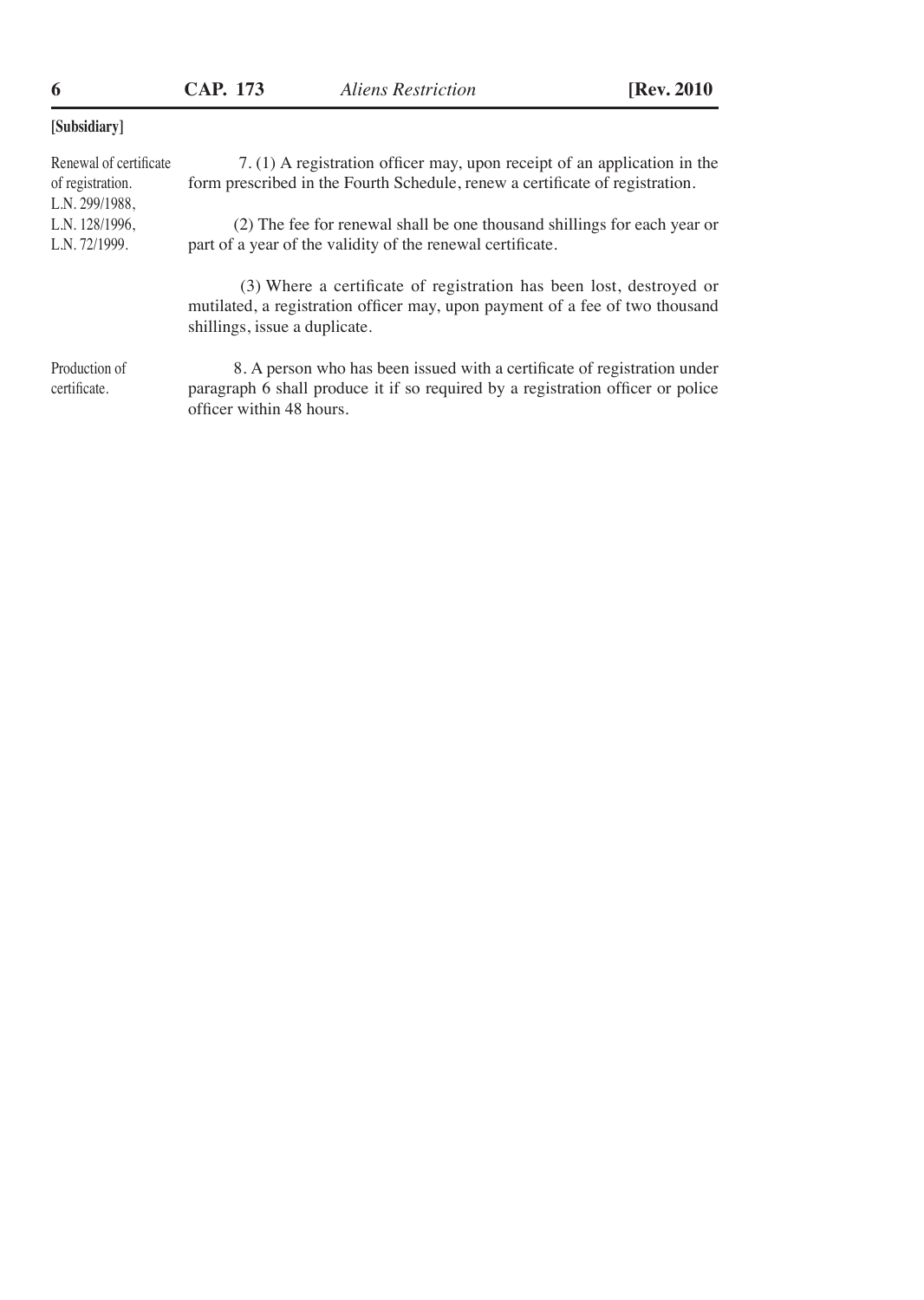## **[Subsidiary]** L.N. 11/2000.

### FIRST SCHEDULE (para. 4 (2))

#### Form A1 Computer

**REPUBLIC OF KENYA** 



*THE ALIENS RESTRICTION ACT (Cap. 173)*

#### APPLICATION FORM FOR REGISTRATION AS AN ALIEN

\_\_\_\_\_\_\_\_\_\_\_\_\_\_\_\_\_\_\_\_\_\_\_\_\_\_\_\_\_\_\_\_\_\_\_\_\_\_\_\_\_\_\_\_\_\_\_\_\_\_\_\_\_\_\_\_\_\_\_\_\_\_\_\_\_\_\_\_\_\_\_\_\_\_\_\_\_

|                | <b>Initial Registration</b>                                        | $\mathbf{1}$<br>П   | Registration office nº |                     |                                |
|----------------|--------------------------------------------------------------------|---------------------|------------------------|---------------------|--------------------------------|
|                | Renewal                                                            | $\mathfrak{D}$      | Individual nº          |                     |                                |
|                | Duplicate                                                          | 3 <sup>7</sup><br>П | PIN $n^{\circ}$        |                     |                                |
|                | Correction on civil status $4 \Box$                                |                     |                        |                     |                                |
|                | Other corrections                                                  | $5\Box$             | Serial number of the   |                     |                                |
|                |                                                                    |                     | previous Alien Card    |                     |                                |
|                | Surnames                                                           |                     |                        |                     |                                |
| $\overline{2}$ | Other names in full                                                |                     |                        |                     |                                |
| 3              | Alias (if any)                                                     |                     |                        |                     |                                |
| $\overline{4}$ | Date of birth                                                      |                     |                        |                     | $5$ Sex M $\vert$ F $\vert$    |
|                | D                                                                  | M                   | Y                      |                     |                                |
| 6              | Place of birth                                                     |                     |                        |                     |                                |
| 7              | Nationality                                                        |                     |                        | Married/Single<br>8 | $\mathbf F$<br>$\vert M \vert$ |
| 9              | Full names of husband/wife or                                      |                     |                        |                     |                                |
|                | Father if unmarried                                                |                     |                        |                     |                                |
| 10             | Passport nº                                                        |                     | Date of issue          |                     |                                |
| 11             | Place of issue                                                     |                     | Valid until            |                     |                                |
| 12             | Occupation                                                         |                     |                        |                     |                                |
| 13             | Employed in Kenya                                                  |                     | Own business           | Student             | Other                          |
| 14             | Full names of employer/Business<br>Or University College or School |                     |                        |                     |                                |
|                | Postal address                                                     |                     |                        | Position held       |                                |
|                | Physical address                                                   |                     |                        |                     |                                |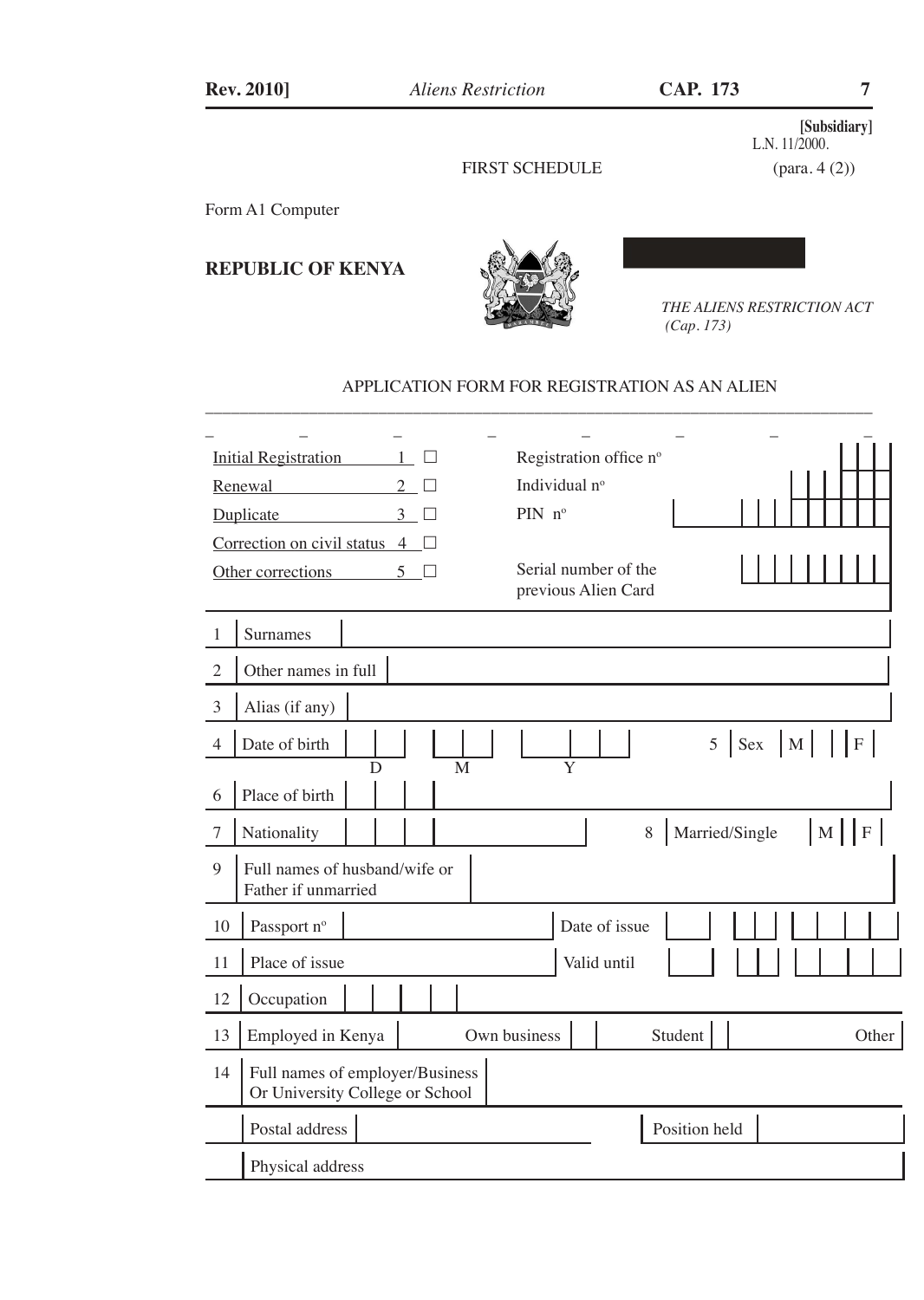| 8           | <b>CAP. 173</b>                                                               | <b>Aliens Restriction</b> | [Rev. 2010]                              |
|-------------|-------------------------------------------------------------------------------|---------------------------|------------------------------------------|
|             | [Subsidiary]                                                                  |                           |                                          |
| 15          | For Student duration of course                                                |                           |                                          |
| 16          | For Refugee date of arrival                                                   |                           | Accepted as refugee Y/N                  |
| 17          | Full postal address in Kenya                                                  |                           |                                          |
| 18          | Full residential address in Kenya (including name of road/street and plot nº) |                           |                                          |
|             |                                                                               |                           |                                          |
| 19          | Immigration status                                                            |                           |                                          |
| 21          | Entry Permit/Pass nº                                                          |                           | 20   File R                              |
| 22          | Alien card valid until                                                        |                           | Valid until                              |
| Date        |                                                                               |                           | <b>SIGNATURE OF APPLICANT</b>            |
|             |                                                                               | FOR OFFICIAL USE ONLY     |                                          |
|             | <b>SIGNATURE OF OFFICER RECEIVING THIS</b><br>APPLICATION                     | Photo of Applicant        | <b>SIGNATURE OF ISSUING OFFICER</b>      |
| <b>DATE</b> |                                                                               |                           | <b>DATE</b>                              |
|             |                                                                               |                           | <b>SIGNATURE OF REGISTRATION OFFICER</b> |
|             | <b>STATION STAMP</b>                                                          |                           | <b>DATE</b>                              |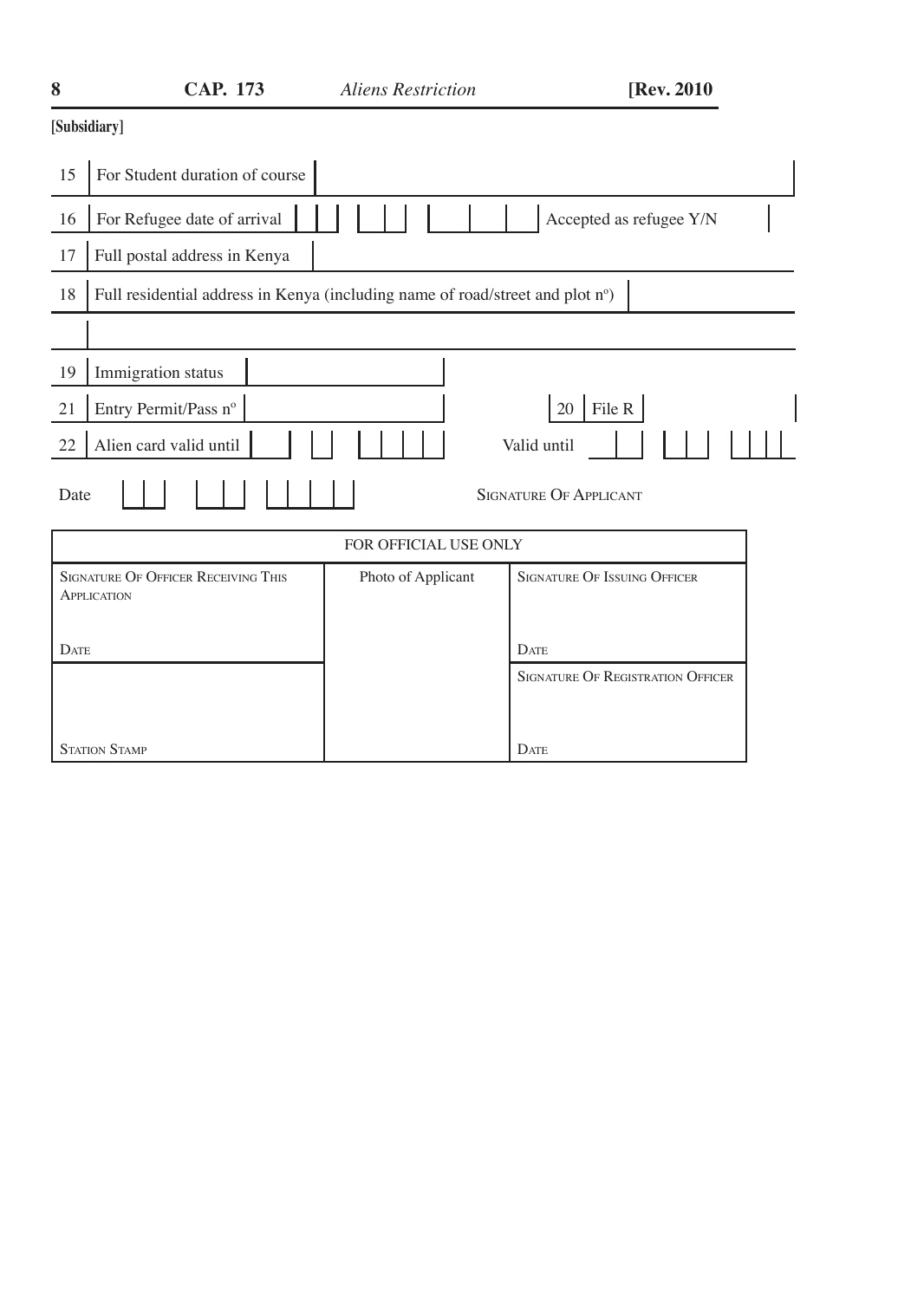| <b>Rev. 2010]</b>                       |            | <b>Aliens Restriction</b> |                                                        | CAP. 173         |                                             | $\boldsymbol{9}$ |
|-----------------------------------------|------------|---------------------------|--------------------------------------------------------|------------------|---------------------------------------------|------------------|
|                                         |            |                           |                                                        |                  |                                             | [Subsidiary]     |
|                                         |            |                           | PLAIN IMPRESSIONS TAKEN SIMULTANEOUSLY                 |                  |                                             |                  |
| ROLLED IMPRESSIONS -LEFT HAND<br>$\Box$ |            |                           |                                                        | <b>LEFT HAND</b> | RL                                          |                  |
| $\overline{\Gamma}$                     |            |                           |                                                        |                  | $\mathbb R$                                 |                  |
| $\overline{\mathbb{N}}$                 |            |                           |                                                        |                  | RM                                          |                  |
| LR                                      |            |                           |                                                        |                  | $\rm{R}$                                    |                  |
| $\overline{\Gamma}$                     | RIGHT HAND |                           |                                                        |                  | ROLLED IMPRESSIONS - RIGHT HAND<br>$\rm RT$ |                  |
|                                         |            | FOR OFFICIAL USE ONLY     |                                                        |                  |                                             |                  |
| LHH                                     |            |                           | Fingerprints taken by _____ Desg. ________ Date ______ |                  |                                             |                  |

|  | −<br><b>THT</b> | Fingerprints taken by _____ Desg. _________ Date _______       |      |                 |  |
|--|-----------------|----------------------------------------------------------------|------|-----------------|--|
|  | THUMB           | F.P. Classified by __________ Desg. ___________ Date _______   |      |                 |  |
|  |                 | F.P. Tested by _______________ Desg. ____________ Date _______ |      | $\overline{a}$  |  |
|  |                 |                                                                | Date | 呂<br><b>GHT</b> |  |
|  |                 | F.P. Class Keyed by ______ Desg. _______                       | Date | Ř               |  |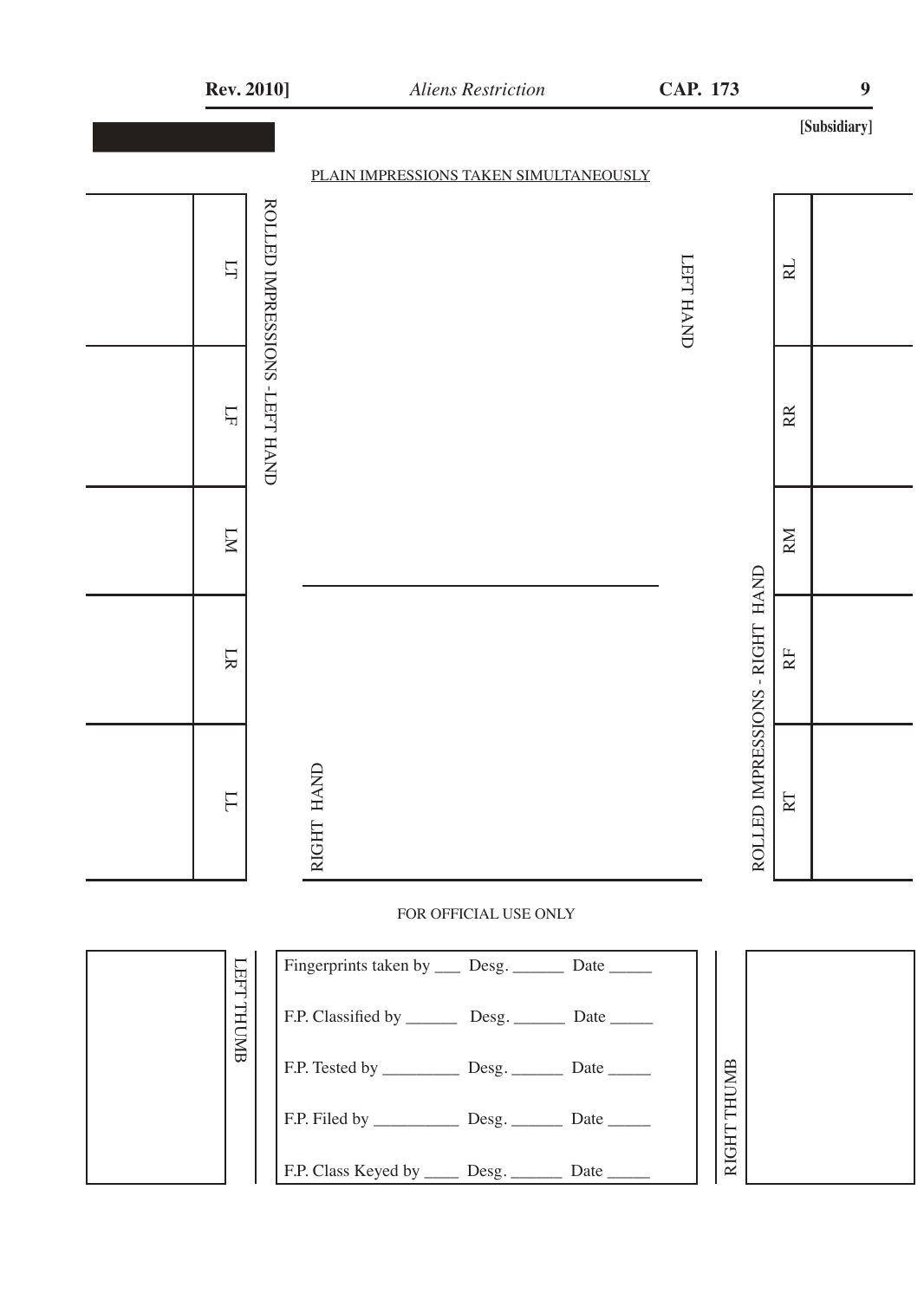#### **[Subsidiary]**



APPLICANT'S INFORMATION

| <b>SERIAL N°</b>                   | <b>SERIAL N'</b>                   |
|------------------------------------|------------------------------------|
| <b>DUPLICATE</b>                   | ORIGINAL                           |
| <b>REPUBLIC OF KENYA</b>           | <b>REPUBLIC OF KENYA</b>           |
| APPLICATION FOR ALIEN REGISTRATION | APPLICATION FOR ALIEN REGISTRATION |
| <b>ACKNOWLEDGEMENT</b>             | <b>ACKNOWLEDGEMENT</b>             |
| 1 Registration office              | 1 Registration office              |
| 2 Surnames                         | 2 Surnames                         |
| 3 Date of birth                    | 3 Date of birth                    |
| 4 Passport N°                      | 4 Passport N°                      |
| $5$ File $N^{\circ}R$              | 5 File $N^{\circ}R \neq$           |
| 6 Name of Registration Officer     | 6 Name of Registration Officer     |
| Signature                          | Signature                          |
| Date                               | Date                               |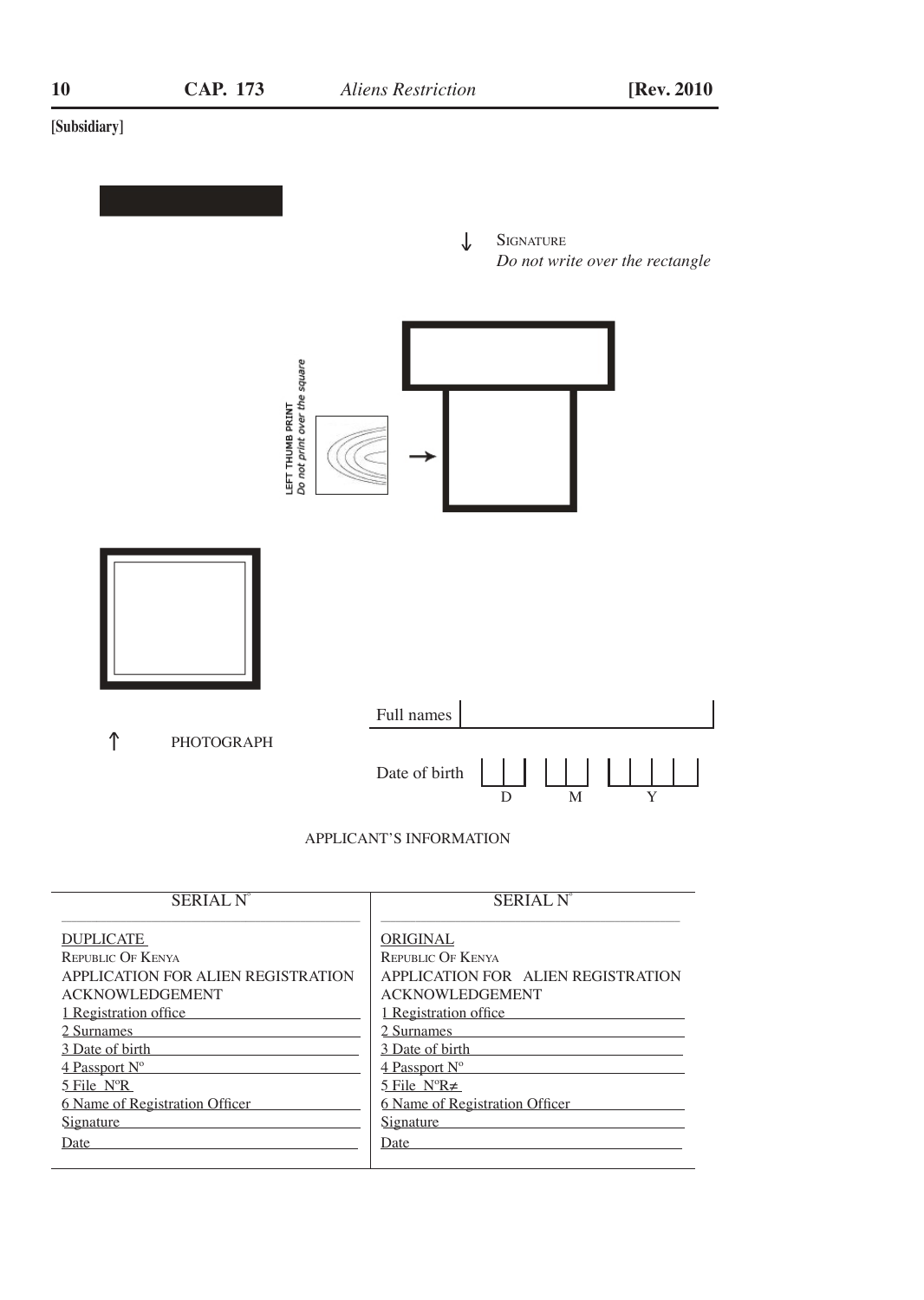#### **SECOND SCHEDULE**

**[Subsidiary]**

| Area                                                    |                      |                      | Place                                                  |
|---------------------------------------------------------|----------------------|----------------------|--------------------------------------------------------|
| 1. Nairobi Area                                         |                      | $\ddotsc$            | Immigration Department Offices.                        |
| 2. Kiambu District                                      |                      |                      | Kiambu Police Station.                                 |
| 3. Nyeri District                                       |                      | $\ddot{\phantom{a}}$ | Nyeri Police Station.                                  |
| 4. Murang'a District                                    | $\ddot{\phantom{a}}$ | $\ddot{\phantom{a}}$ | Murang'a Police Station.                               |
| 5. Kirinyaga District                                   | $\ddot{\phantom{a}}$ | $\ddotsc$            | Kerugoya Police Station.                               |
| 6. Nyandarua District                                   | $\ddot{\phantom{a}}$ | $\ddot{\phantom{a}}$ | Nyahururu Police Station.                              |
| 7. Kajiado District                                     | $\ddot{\phantom{a}}$ |                      | Kajiado Police Station.                                |
| 8. Nakuru District                                      | $\ddot{\phantom{a}}$ | $\ddot{\phantom{0}}$ | Nakuru Police Station.                                 |
| 9. Uasin Gishu and Elgeyo-<br><b>Marakwet Districts</b> |                      |                      | Eldoret Police Station.                                |
| 10. Trans Nzoia and West Pokot<br>Districts             |                      |                      | Kitale Police Station.                                 |
| 11. Laikipia District                                   | $\ddotsc$            |                      | Nanyuki Police Station.                                |
| 12. Turkana District                                    | $\ddot{\phantom{a}}$ | $\ddot{\phantom{a}}$ | Lodwar Police Station and Lokitaung<br>Police Station. |
| 13. Kericho District                                    |                      | $\ddot{\phantom{a}}$ | Kericho Police Station.                                |
| 14. Samburu District                                    | $\ddot{\phantom{a}}$ |                      | Maralal Police Station.                                |
| 15. Narok District                                      |                      |                      | Narok Police Station.                                  |
| 16. Baringo District                                    | $\ddot{\phantom{a}}$ | $\ddotsc$            | Kabarnet Police Station.                               |
| 17. Nandi District                                      | $\ddot{\phantom{a}}$ | $\ddotsc$            | Kapsabet Police Station.                               |
| 18. Bungoma District                                    | $\ddot{\phantom{0}}$ |                      | Bungoma Police Station.                                |
| 19. Busia District                                      |                      | $\ddot{\phantom{a}}$ | Busia Police Station.                                  |
| 20. Kisumu District                                     |                      | $\ddotsc$            | Immigration Department Offices, Kisumu.                |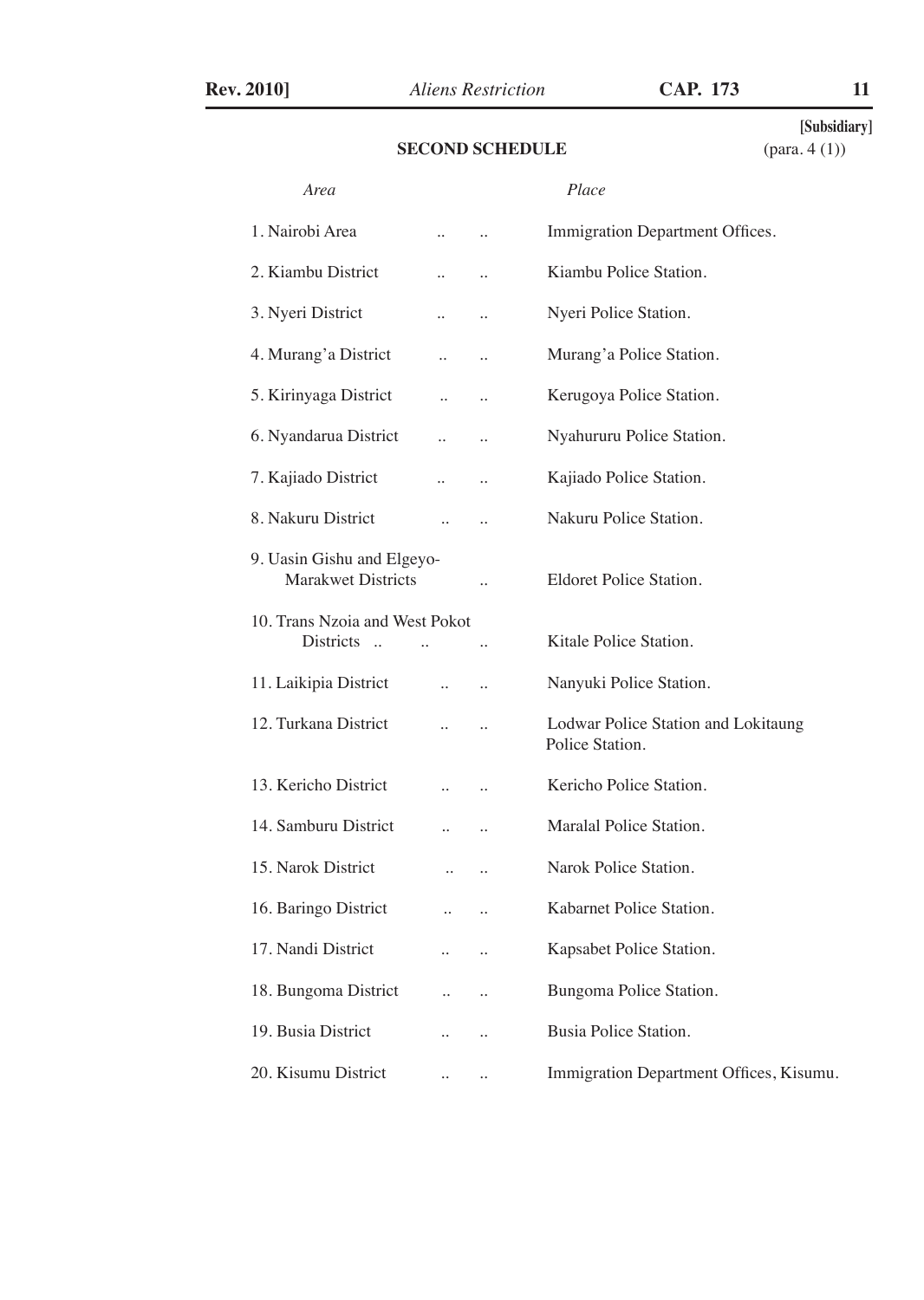| 12<br>CAP. 173            |                      |                      | <b>Aliens Restriction</b>                                              | [Rev. 2010] |
|---------------------------|----------------------|----------------------|------------------------------------------------------------------------|-------------|
| [Subsidiary]              |                      |                      | SECOND SCHEDULE - (Contd.)                                             |             |
| Area                      |                      |                      | Place                                                                  |             |
| 21. Kisii District        | $\ddot{\phantom{a}}$ | $\ddot{\phantom{a}}$ | Kisii Police Station.                                                  |             |
| 22. South Nyanza District | $\ddotsc$            | $\ddot{\phantom{a}}$ | Homa Bay Police Station.                                               |             |
| 23. Marsabit District     |                      |                      | Marsabit Police Station or<br>Moyale Police Station.                   |             |
| 24. Isiolo District       |                      |                      | Isiolo Police Station.                                                 |             |
| 25. Meru District         | $\ddot{\phantom{a}}$ | $\ddot{\phantom{a}}$ | Meru Police Station.                                                   |             |
| 26. Embu District         |                      |                      | Embu Police Station.                                                   |             |
| 27. Machakos District     | $\ddot{\phantom{a}}$ | $\ddot{\phantom{a}}$ | Machakos Police Station.                                               |             |
| 28. Kitui District        |                      | $\ddot{\phantom{a}}$ | Kitui Police Station.                                                  |             |
| 29. Wajir District        | $\ddot{\phantom{a}}$ | $\ddotsc$            | Wajir Police Station.                                                  |             |
| 30. Mandera District      |                      |                      | Mandera Police Station.                                                |             |
| 31. Garissa District      | $\ddot{\phantom{a}}$ | $\ddotsc$            | Garissa Police Station.                                                |             |
| 32. Kwale District        |                      | $\ddot{\phantom{a}}$ | Kwale Police Station.                                                  |             |
| 33. Taita District        |                      |                      | Voi Police Station.                                                    |             |
| 34. Kilifi District       | $\ddot{\phantom{a}}$ | $\ddotsc$            | Immigration Department Offices,<br>Malindi and Kilifi Police Stations. |             |
| 35. Mombasa District      |                      |                      | Immigration Department Offices, Mombasa.                               |             |
| 36. Lamu District         | $\ddot{\phantom{a}}$ | $\ddot{\phantom{a}}$ | Immigration Department Offices, Lamu,                                  |             |
| 37. Kakamega District     |                      | $\ddot{\phantom{a}}$ | Kakamega Police Station.                                               |             |
| 38. Siaya District        | $\ddot{\phantom{a}}$ | $\ddot{\phantom{a}}$ | Siaya Police Station or Yala Police Station.                           |             |
| 39. Loitokitok            | $\ddot{\phantom{a}}$ |                      | Immigration border control post,<br>Loitokitok.                        |             |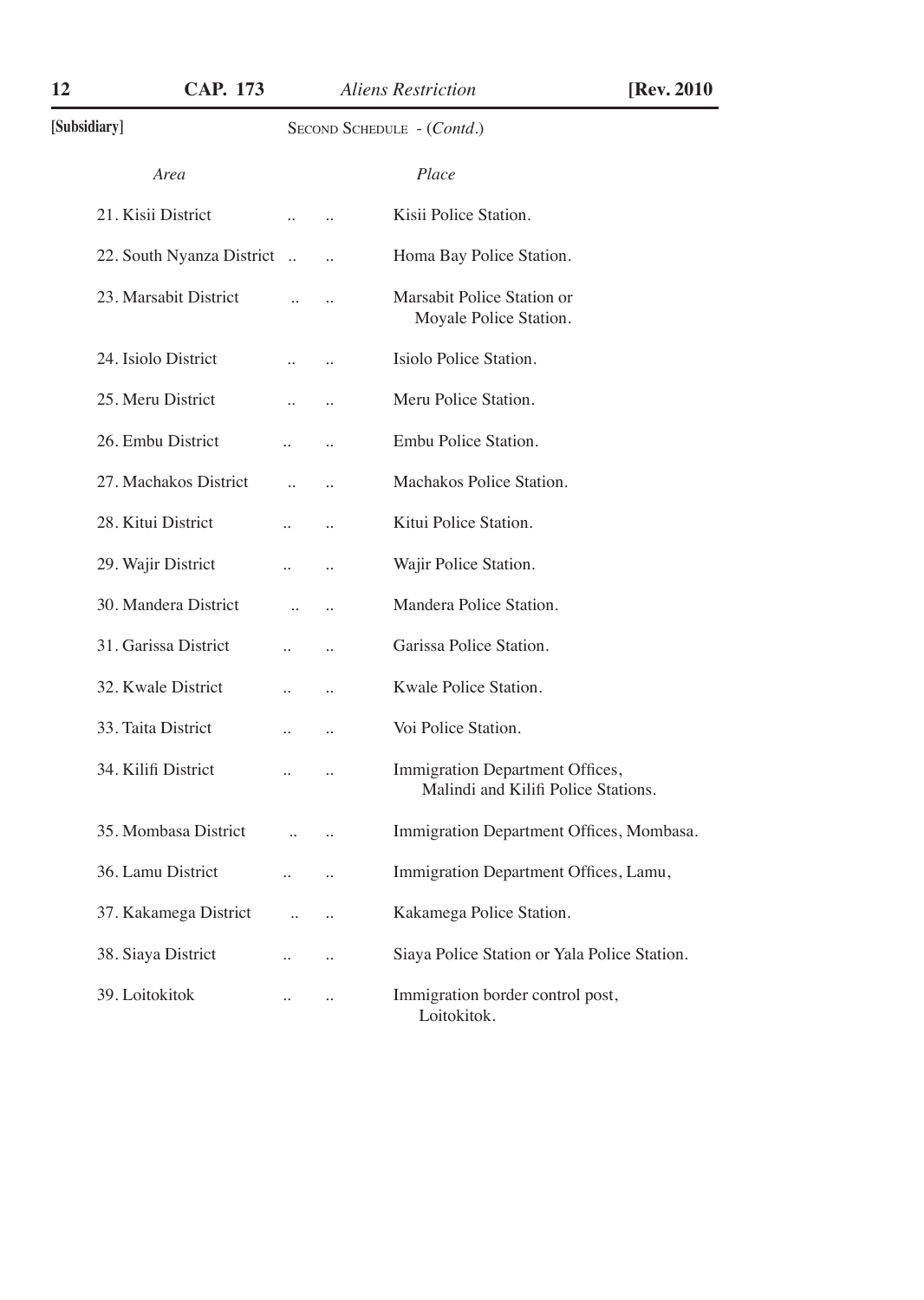#### **THIRD SCHEDULE** (para. 6 (1))

**[Subsidiary]**



#### REPUBLIC OF KENYA

## ALIENS RESTRICTION ACT (CAP. 173)

#### CERTIFICATE OF REGISTRATION



Front side (RECTO)



Back side (VERSO) Naked Eye

Back side (VERSO) With UV lamp

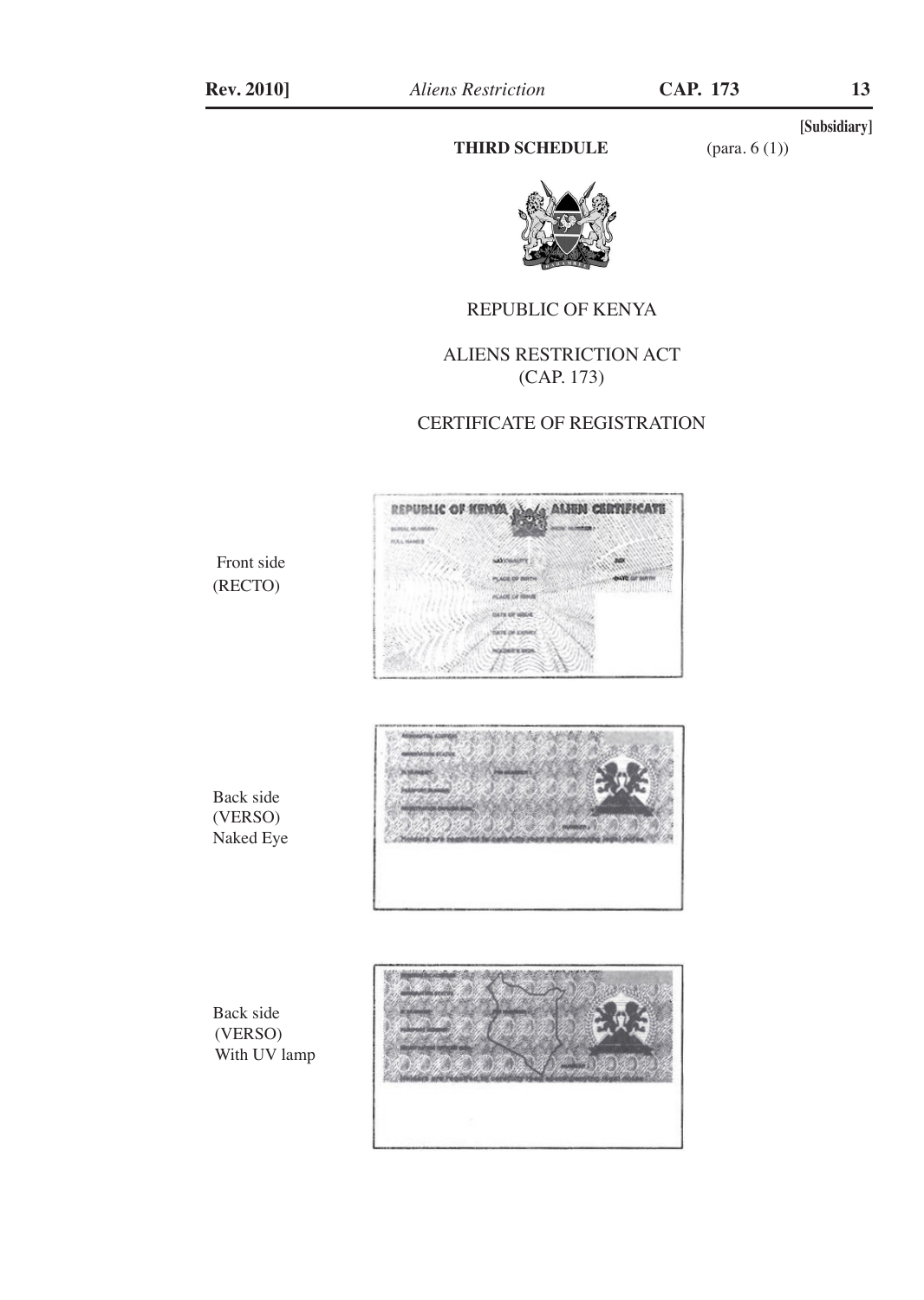14 **CAP. 173** *Aliens Restriction* [Rev. 2010]

L.N. 11/2000.

#### **[Subsidiary] FOURTH SCHEDULE** (para. 7 (1))

## Form A2 REPUBLIC OF KENYA

THE ALIENS RESTRICTION ACT (*Cap*. 173)

Form For Renewal Of An Aliens Registration Certificate (*To be completed in block capitals in triplicate*)

| The Registration Officer                                               |
|------------------------------------------------------------------------|
|                                                                        |
| (full names)                                                           |
| holder of Aliens Certificate of Registration No.                       |
|                                                                        |
| hereby apply for the renewal of my certificate for a further period of |
| <b>MY PARTICULARS ARE:</b>                                             |
|                                                                        |
|                                                                        |
|                                                                        |
|                                                                        |
| 4. Full name of employer, business, school, college                    |
| 5. Postal address of employer, business, school, college               |
| 6. Residential address of employer, business, school, college          |
|                                                                        |
| 8. Present residential address including name of locality, name of     |

I declare the foregoing particulars are correct.